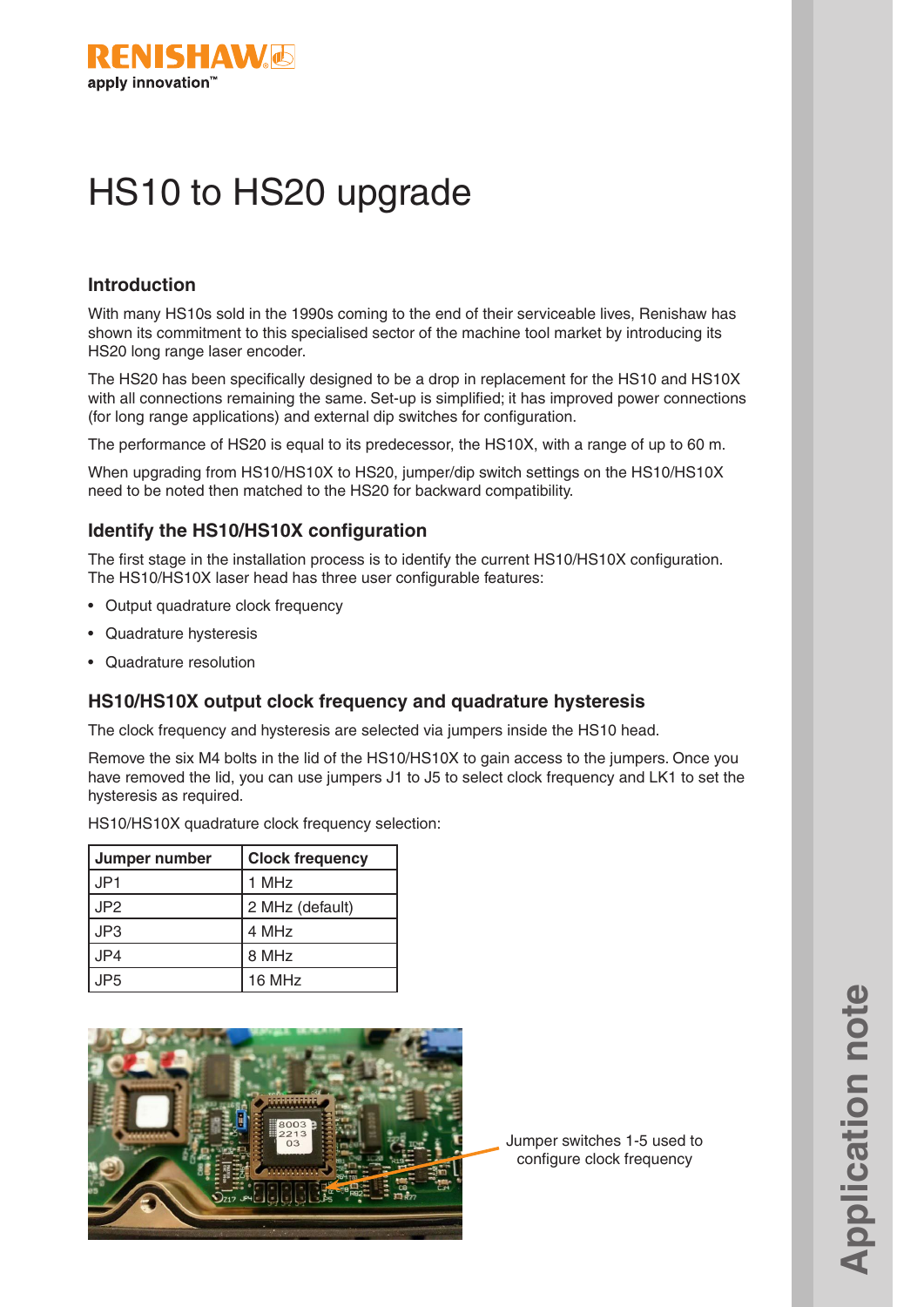Quadrature output clock frequency selection:

| Link position                          | <b>Hysteresis</b> |  |  |
|----------------------------------------|-------------------|--|--|
| Centre and top pins (R69 side)         | 80 nm (default)   |  |  |
| Centre and bottom pins (R70 side) 0 nm |                   |  |  |



Link position pins for configuring hysteresis

## **HS10/HS10X output quadrature resolution selection**

Selection of the quadrature output resolution is achieved by fitting a link into the cable mounted connector which mates with the HS10's 16-way male connector. Four output resolutions are available as detailed below.

Quadrature edge to edge resolution selection:

| Pins linked     | <b>Quadrature resolution (nominal)</b> |  |  |
|-----------------|----------------------------------------|--|--|
| Pin 9 - 10 - 11 | $0.079 \mu m$                          |  |  |
| None            | $\vert$ 0.158 µm (default)             |  |  |
| I Pin 9 - 10    | $\vert$ 0.316 $\mu$ m                  |  |  |
| Pin 9 - 11      | $0.633 \mu m$                          |  |  |

# **Setting the HS20 configuration**

Now the settings from the original HS10/HS10X have been identified, the next stage is to set the HS20 to the same settings to ensure the same outputs.

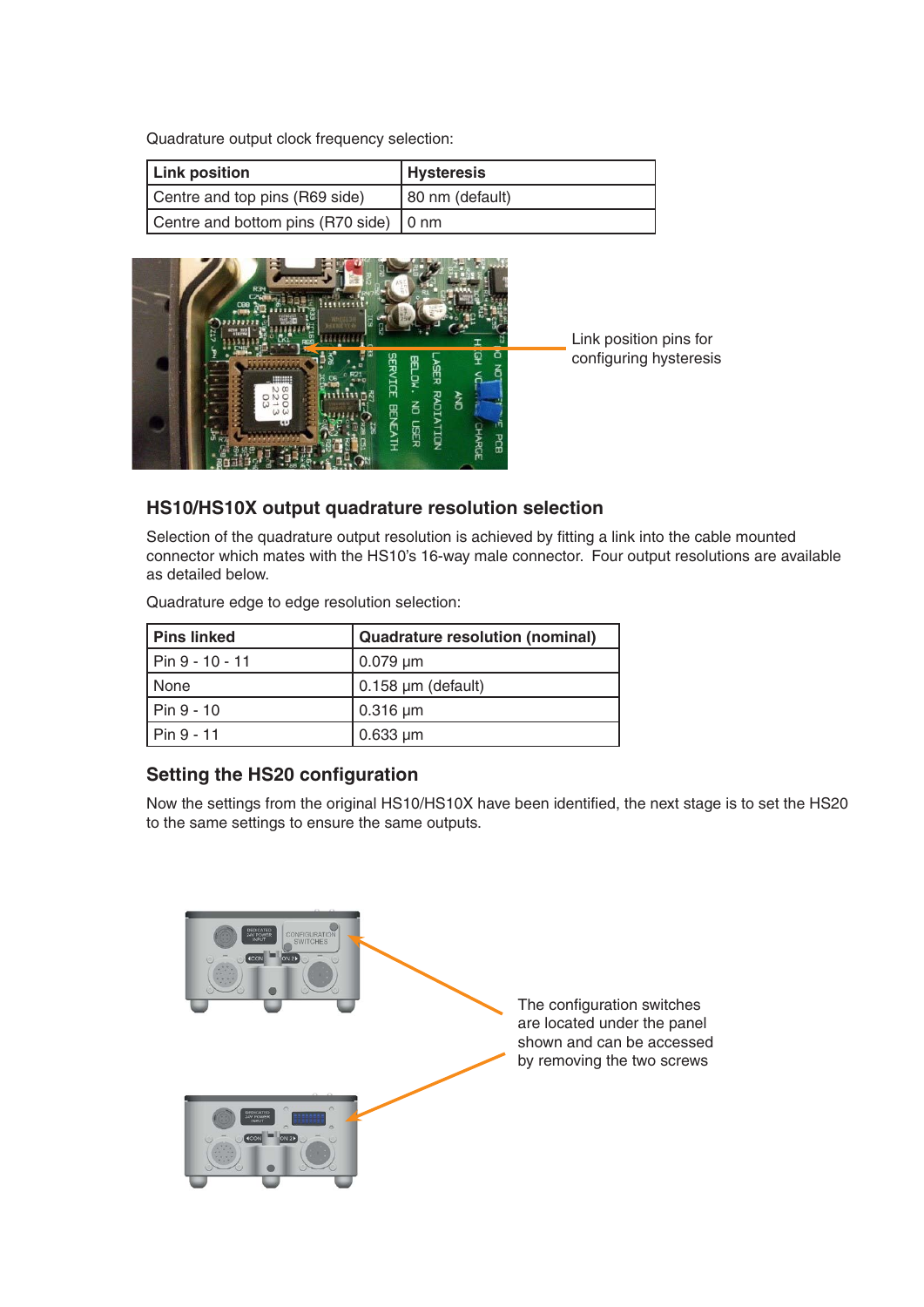

# **Configuration switch function**

| <b>Switch</b> | <b>Function</b>       | <b>Notes</b>                                          |
|---------------|-----------------------|-------------------------------------------------------|
|               | No function           | Should be set to OFF                                  |
| 2             | Quadrature hysteresis | $ON = Disabeled OFF = Enabeled$                       |
| 3             | Quadrature resolution | See information later in this section                 |
|               | Quadrature resolution | See information later in this section                 |
| 5             | Quadrature clock      | Frequency see information in this section             |
| 6             | Quadrature clock      | Frequency see information in this section             |
|               | Quadrature clock      | Frequency see information in this section             |
| 8             | Parity                | Set to ensure an odd number of 'ON' DIP switch states |

## **Quadrature hysteresis**

The quadrature hysteresis function can be switched on/off using configuration switch number 2.

## **Quadrature resolution selection**

The quadrature resolution function can be selected using DIP switches 3 and 4. Four output resolutions are available as detailed below:

| <b>Switch 3</b> | Switch 4 | Quadrature resolution (nominal) µm |  |  |
|-----------------|----------|------------------------------------|--|--|
| <b>OFF</b>      | OFF      | 0.632                              |  |  |
| <b>OFF</b>      | ON       | 0.316                              |  |  |
| ON              | OFF      | 0.158 (default)                    |  |  |
| ON              | OΝ       | 0.079                              |  |  |

# **Digital quadrature update rate**

The HS20 laser head allows the output update rate of the digital encoder output signals to be selected. The clock frequency can be selected using DIP switches 5, 6 & 7.

| Switch 5   | Switch 6   | Switch 7   | <b>Update rate</b> |  |
|------------|------------|------------|--------------------|--|
| <b>OFF</b> | <b>OFF</b> | <b>OFF</b> | 1 MHz              |  |
| <b>OFF</b> | <b>OFF</b> | ON         | 2 MHz (default)    |  |
| <b>OFF</b> | ΟN         |            | 4 MHz              |  |
| <b>OFF</b> | ΟN         | ON         | 8 MHz              |  |
| ON         | OFF        | <b>OFF</b> | 16 MHz             |  |

The clock frequency options are detailed below:

#### **Parity**

The parity function can be switched on/off using configuration switch 8. The parity switch has been included as a safety feature. It prevents the accidental misconfiguration of a single switch.

#### **This switch must be used to maintain an odd number of switches in the enabled position.**

If this switch is set incorrectly, an error will be asserted and the signal LED will show flashing red. The default shipment state is with a parity error enabled. This is a safety feature to ensure the user checks the configuration before using the HS20. It also allows the electronics to detect the failure of a DIP switch in service and assert an error by tri-stating the quadrature output lines.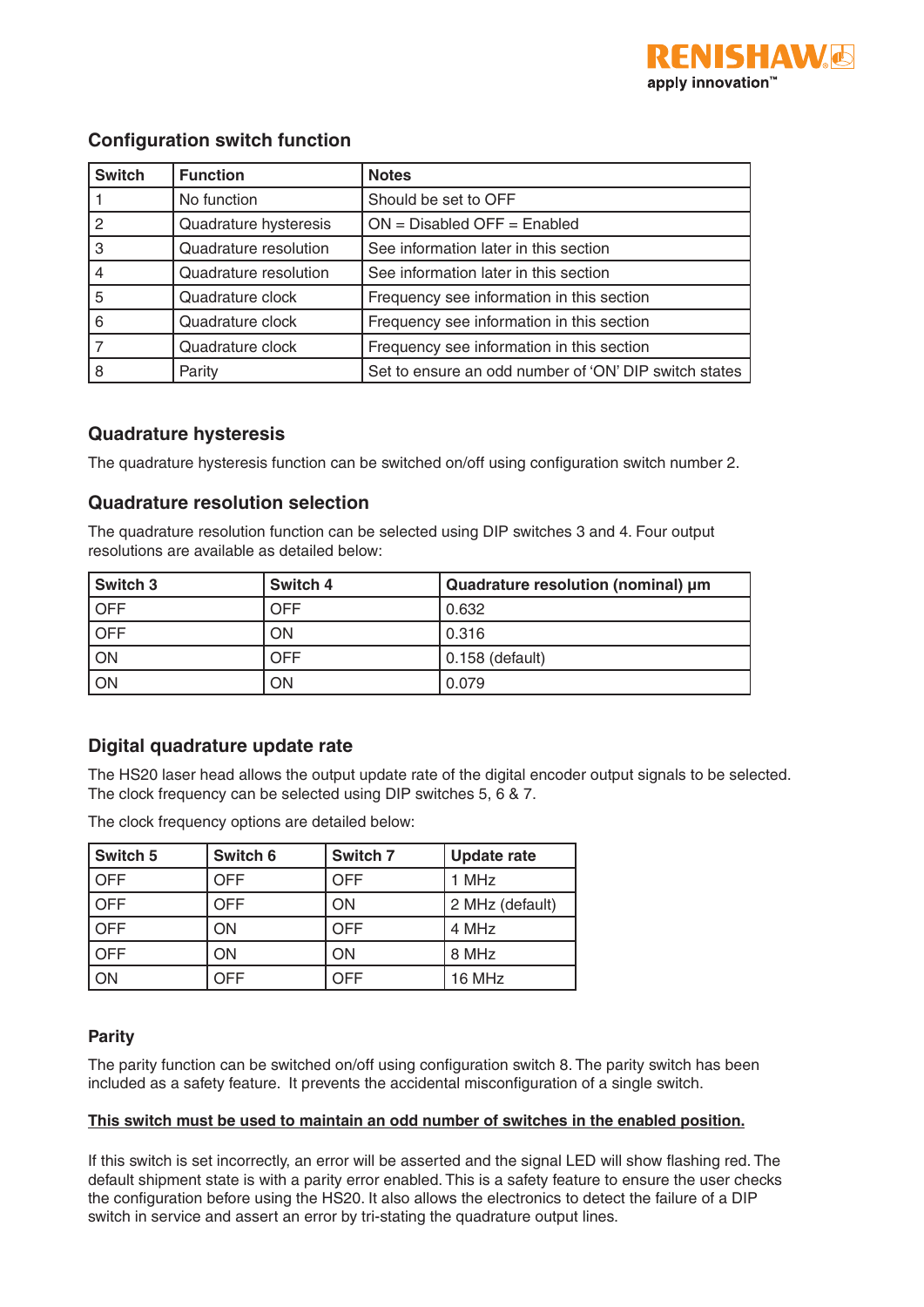#### **Example**

The following example shows the settings of a HS10/HS10X and identifies which switch settings should be configured with a HS20.

**HS10** settings: clock frequency **16 MHz**, hysteresis **80 nm**, resolution **0.158 µm**

**HS20** settings would be:

| Switch <sup>:</sup> | Switch 2       | Switch 3      | Switch 4 | Switch 5 | Switch 6 | Switch 7   | Switch 8      |
|---------------------|----------------|---------------|----------|----------|----------|------------|---------------|
| OFF                 | OFF            | ΟN            | OFF      | ON       | OFF      | <b>OFF</b> | <b>ON</b>     |
| N/A                 | <b>Enabled</b> | $0.158 \mu m$ |          | 16 MHz   |          |            | <b>Parity</b> |



HS20 switches set to above configuration